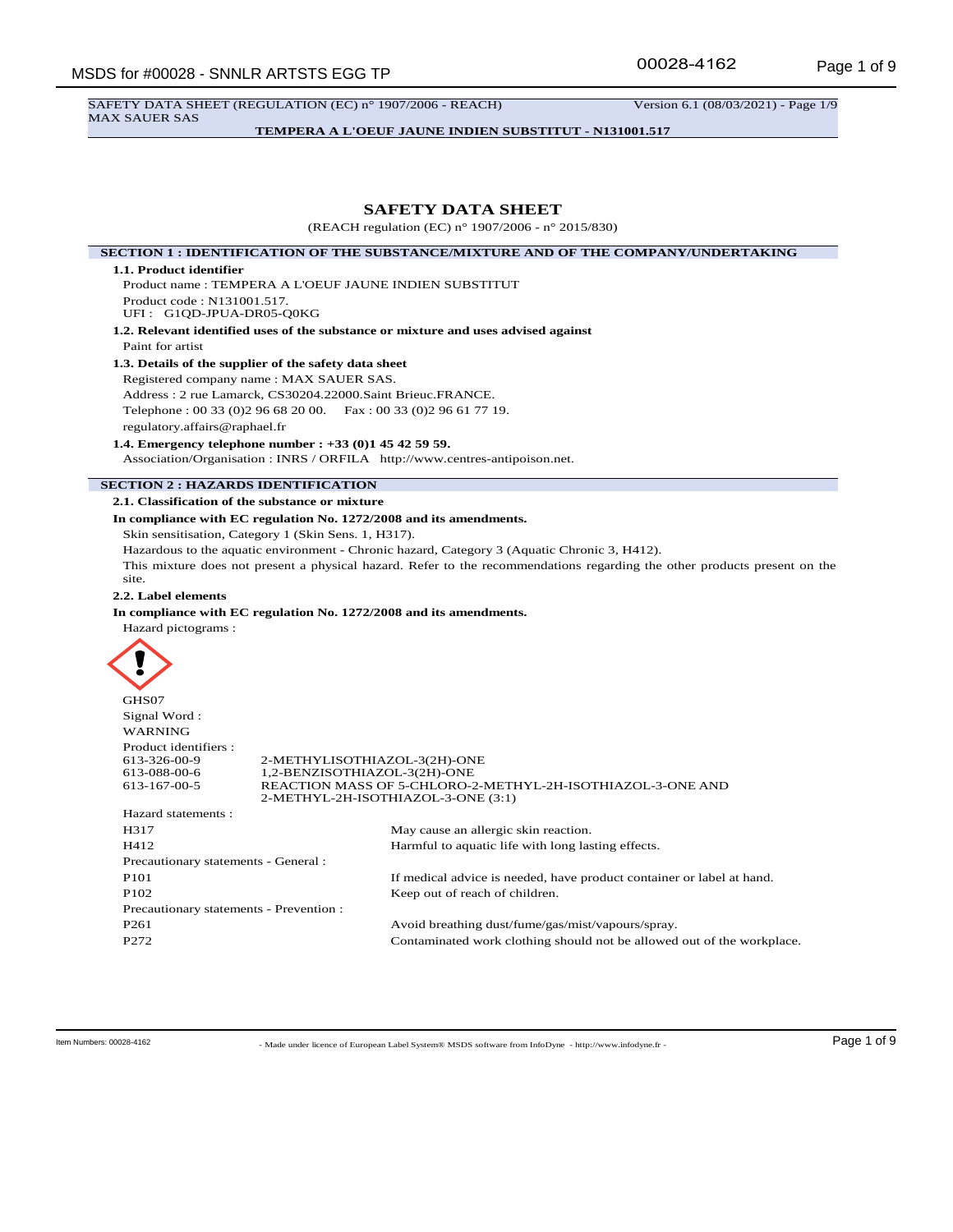# SAFETY DATA SHEET (REGULATION (EC) n° 1907/2006 - REACH) Version 6.1 (08/03/2021) - Page 2/9 MAX SAUER SAS

# **TEMPERA A L'OEUF JAUNE INDIEN SUBSTITUT - N131001.517**

| P <sub>280</sub>                      | Wear protective gloves/protective clothing/eye protection/face<br>protection/hearing protection/ |  |
|---------------------------------------|--------------------------------------------------------------------------------------------------|--|
| Precautionary statements - Response : |                                                                                                  |  |
| P321                                  | Specific treatment (see  on this label).                                                         |  |
| $P362 + P364$                         | Take off contaminated clothing and wash it before reuse.                                         |  |
| Precautionary statements - Disposal : |                                                                                                  |  |
| <b>P501</b>                           | Dispose of contents/container to                                                                 |  |
|                                       |                                                                                                  |  |

# **2.3. Other hazards**

The mixture does not contain substances classified as 'Substances of Very High Concern' (SVHC) >= 0.1% published by the European CHemicals Agency (ECHA) under article 57 of REACH: http://echa.europa.eu/fr/candidate-list-table The mixture fulfils neither the PBT nor the vPvB criteria for mixtures in accordance with annexe XIII of the REACH regulations EC 1907/2006.

#### **SECTION 3 : COMPOSITION/INFORMATION ON INGREDIENTS**

# **3.2. Mixtures**

| <b>Composition:</b>          |                         |       |                      |
|------------------------------|-------------------------|-------|----------------------|
| Identification               | (EC) 1272/2008          | Note  | $\%$                 |
| CAS: 7727-43-7               |                         | [1]   | $25 \le x \% \le 50$ |
| EC: 231-784-4                |                         |       |                      |
| REACH: 01-2119491274-35-XXXX |                         |       |                      |
|                              |                         |       |                      |
| <b>SULFATE DE BARYUM</b>     |                         |       |                      |
| $CAS: 56-81-5$               |                         | [1]   | $2.5 \le x\% < 10$   |
| $EC: 200-289-5$              |                         |       |                      |
| REACH: exemption (annexe V)  |                         |       |                      |
|                              |                         |       |                      |
| <b>GLYCEROL</b>              |                         |       |                      |
| INDEX: 613-326-00-9          | GHS06, GHS05, GHS09     | $[1]$ | $0 \le x \% < 1$     |
| $CAS: 2682-20-4$             | Dgr                     |       |                      |
| EC: 220-239-6                | Acute Tox. 3, H301      |       |                      |
| REACH: 01-2120764690-50-XXXX | Acute Tox. 3, H311      |       |                      |
|                              | Skin Corr. 1B, H314     |       |                      |
| 2-METHYLISOTHIAZOL-3(2H)-ONE | Skin Sens. 1A, H317     |       |                      |
|                              | Eye Dam. 1, H318        |       |                      |
|                              | Acute Tox. 2, H330      |       |                      |
|                              | Aquatic Acute 1, H400   |       |                      |
|                              | $M$ Acute = 10          |       |                      |
|                              | Aquatic Chronic 1, H410 |       |                      |
|                              | $M$ Chronic = 1         |       |                      |
|                              | EUH:071                 |       |                      |
| INDEX: 613-088-00-6          | GHS05, GHS07, GHS09     | [1]   | $0 \le x \% < 1$     |
| $CAS: 2634-33-5$             | Dgr                     |       |                      |
| EC: 220-120-9                | Acute Tox. 4, H302      |       |                      |
| REACH: 01-2120761540-60-XXXX | Skin Irrit. 2, H315     |       |                      |
|                              | Eye Dam. 1, H318        |       |                      |
| 1,2-BENZISOTHIAZOL-3(2H)-ONE | Skin Sens. 1, H317      |       |                      |
|                              | Aquatic Acute 1, H400   |       |                      |
|                              | $M$ Acute = 1           |       |                      |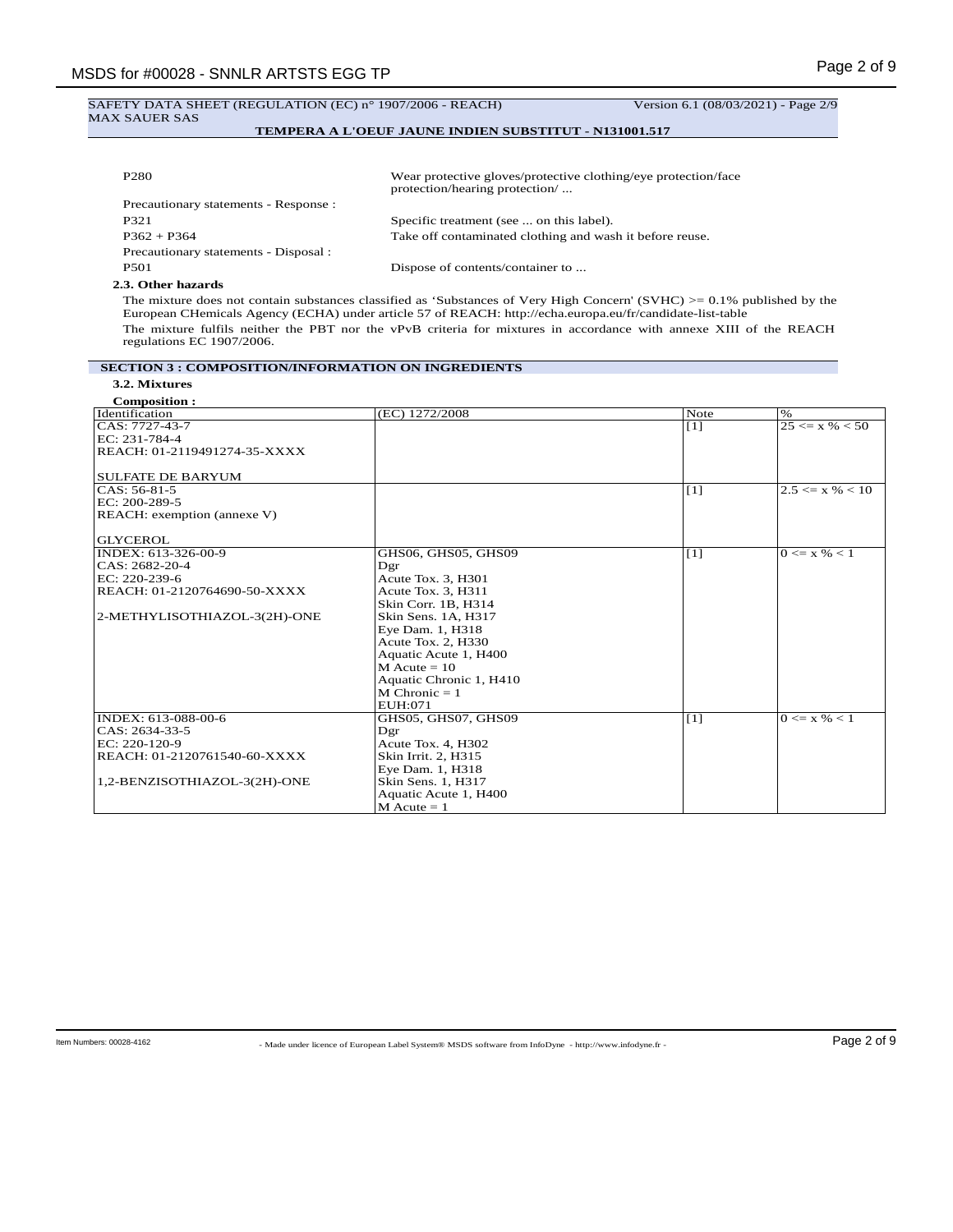## **TEMPERA A L'OEUF JAUNE INDIEN SUBSTITUT - N131001.517**

| INDEX: 613-167-00-5                | GHS06, GHS05, GHS09     | B | $0 \le x \% < 1$ |
|------------------------------------|-------------------------|---|------------------|
| CAS: 55965-84-9                    | Dgr                     |   |                  |
|                                    | Acute Tox. 3, H301      |   |                  |
| <b>REACTION MASS OF</b>            | Acute Tox. 2, H310      |   |                  |
| 5-CHLORO-2-METHYL-2H-ISOTHIAZOL-3- | Skin Corr. 1C, H314     |   |                  |
| <b>ONE AND</b>                     | Skin Sens. 1A, H317     |   |                  |
| 2-METHYL-2H-ISOTHIAZOL-3-ONE (3:1) | Eye Dam. 1, H318        |   |                  |
|                                    | Acute Tox. 2, H330      |   |                  |
|                                    | Aquatic Acute 1, H400   |   |                  |
|                                    | $M$ Acute = 100         |   |                  |
|                                    | Aquatic Chronic 1, H410 |   |                  |
|                                    | $M$ Chronic = 100       |   |                  |
|                                    | EUH:071                 |   |                  |

(Full text of H-phrases: see section 16)

# **Information on ingredients :**

[1] Substance for which maximum workplace exposure limits are available.

## **SECTION 4 : FIRST AID MEASURES**

As a general rule, in case of doubt or if symptoms persist, always call a doctor.

NEVER induce swallowing by an unconscious person.

#### **4.1. Description of first aid measures**

#### **In the event of splashes or contact with skin :**

Remove contaminated clothing and wash the skin thoroughly with soap and water or a recognised cleaner.

Watch out for any remaining product between skin and clothing, watches, shoes, etc.

In the event of an allergic reaction, seek medical attention.

If the contaminated area is widespread and/or there is damage to the skin, a doctor must be consulted or the patient transferred to hospital.

#### **In the event of swallowing :**

Do not give the patient anything orally.

In the event of swallowing, if the quantity is small (no more than one mouthful), rinse the mouth with water and consult a doctor.

Seek medical attention immediately, showing the label.

#### **4.2. Most important symptoms and effects, both acute and delayed**

#### No data available.

### **4.3. Indication of any immediate medical attention and special treatment needed**

No data available.

# **SECTION 5 : FIREFIGHTING MEASURES**

#### Non-flammable.

**5.1. Extinguishing media**

#### **5.2. Special hazards arising from the substance or mixture**

A fire will often produce a thick black smoke. Exposure to decomposition products may be hazardous to health.

Do not breathe in smoke.

In the event of a fire, the following may be formed :

- carbon monoxide (CO)
- carbon dioxide (CO2)

#### **5.3. Advice for firefighters**

No data available.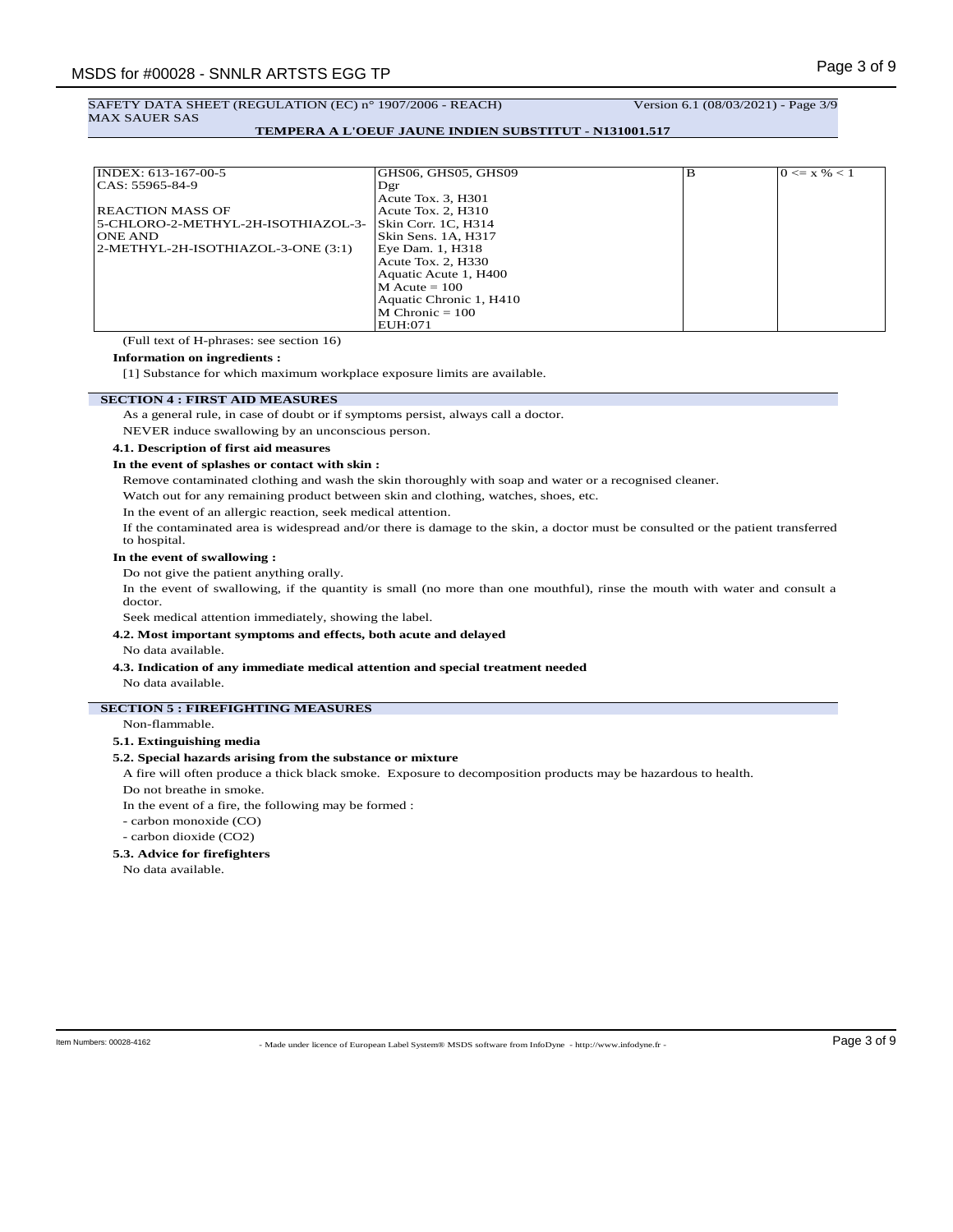#### SAFETY DATA SHEET (REGULATION (EC) n° 1907/2006 - REACH) Version 6.1 (08/03/2021) - Page 4/9 MAX SAUER SAS

### **TEMPERA A L'OEUF JAUNE INDIEN SUBSTITUT - N131001.517**

# **SECTION 6 : ACCIDENTAL RELEASE MEASURES 6.1. Personal precautions, protective equipment and emergency procedures** Consult the safety measures listed under headings 7 and 8. **For non first aid worker** Avoid any contact with the skin and eyes. **For first aid worker** First aid workers will be equipped with suitable personal protective equipment (See section 8). **6.2. Environmental precautions** Contain and control the leaks or spills with non-combustible absorbent materials such as sand, earth, vermiculite, diatomaceous earth in drums for waste disposal. Prevent any material from entering drains or waterways. **6.3. Methods and material for containment and cleaning up** Clean preferably with a detergent, do not use solvents. **6.4. Reference to other sections** No data available. **SECTION 7 : HANDLING AND STORAGE** Requirements relating to storage premises apply to all facilities where the mixture is handled. Individuals with a history of skin sensitisation should not, under any circumstance, handle this mixture. **7.1. Precautions for safe handling** Always wash hands after handling. Remove and wash contaminated clothing before re-using. **Fire prevention :** Prevent access by unauthorised personnel. **Recommended equipment and procedures :** For personal protection, see section 8. Observe precautions stated on label and also industrial safety regulations. **Prohibited equipment and procedures :** No smoking, eating or drinking in areas where the mixture is used. **7.2. Conditions for safe storage, including any incompatibilities** No data available. **Storage** Keep out of reach of children. **Packaging** Always keep in packaging made of an identical material to the original. **7.3. Specific end use(s)** No data available. **SECTION 8 : EXPOSURE CONTROLS/PERSONAL PROTECTION 8.1. Control parameters**

### **Occupational exposure limits :**

- ACGIH TLV (American Conference of Governmental Industrial Hygienists, Threshold Limit Values, 2010) :

| <b>CAS</b>                                      | ITWA :              | STEL:                | Ceiling: | Definition:  | Criteria : |
|-------------------------------------------------|---------------------|----------------------|----------|--------------|------------|
| 7727-43-7                                       | $10 \text{ mg/m}$ 3 |                      |          |              |            |
| $56 - 81 - 5$                                   | $10 \text{ mg/m}$   |                      |          |              |            |
| - Germany - AGW (BAuA - TRGS 900, 08/08/2019) : |                     |                      |          |              |            |
| <b>CAS</b>                                      | VME:                | VME:                 | Excess   | <b>Notes</b> |            |
| $56 - 81 - 5$                                   |                     | $200 \text{ mg/m}^3$ |          | $2 \times$   |            |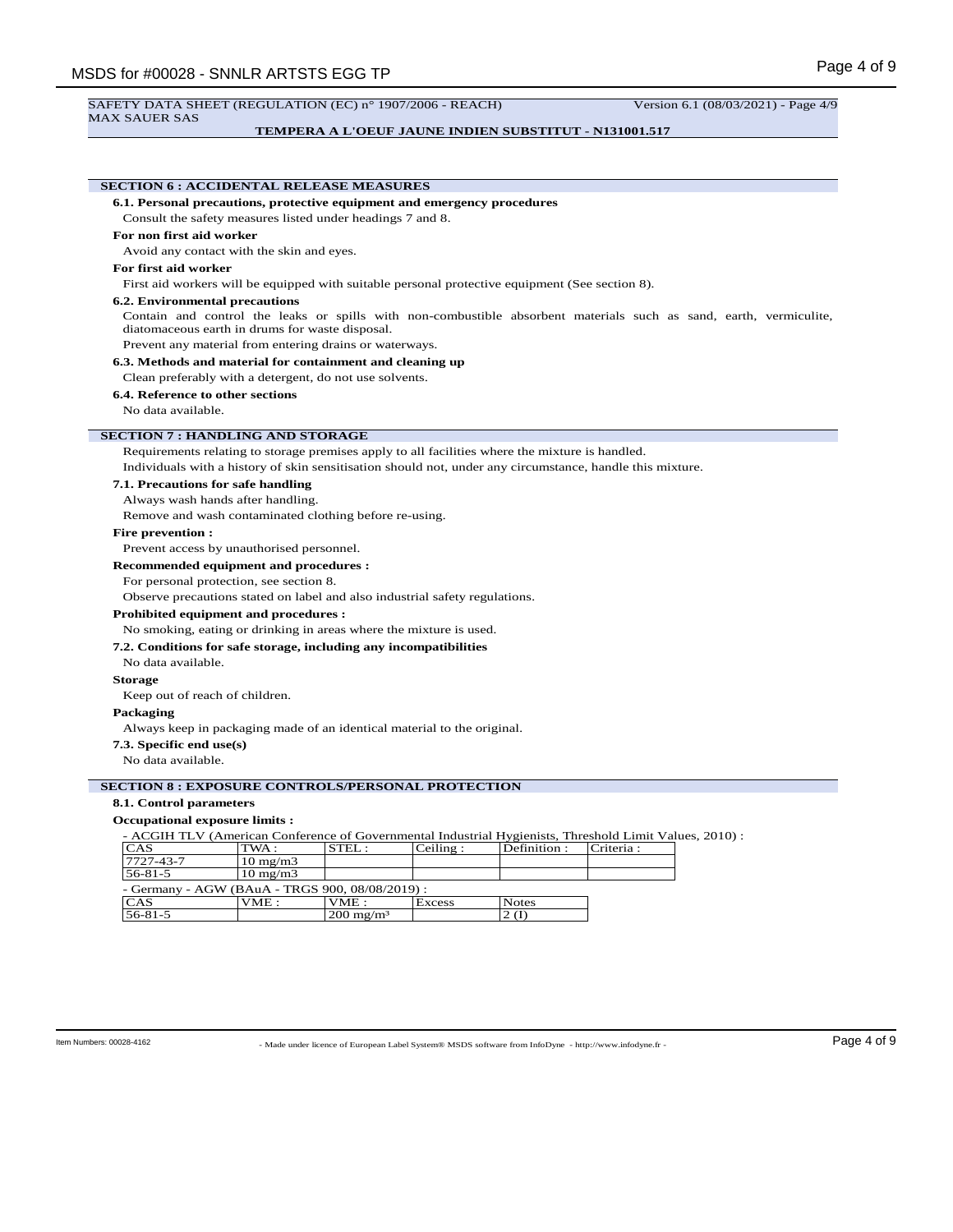# SAFETY DATA SHEET (REGULATION (EC) n° 1907/2006 - REACH) Version 6.1 (08/03/2021) - Page 5/9 MAX SAUER SAS

### **TEMPERA A L'OEUF JAUNE INDIEN SUBSTITUT - N131001.517**

|  |  | - France (INRS - ED984 / 2019-1487) : |  |
|--|--|---------------------------------------|--|
|  |  |                                       |  |

| <b>CAS</b>                                                     | $VME-ppm$ :                  | $VME-mg/m3$ : $VLE-ppm$ : |          | $VLE-mg/m3$ : Notes : |            | TMP No: |
|----------------------------------------------------------------|------------------------------|---------------------------|----------|-----------------------|------------|---------|
| $56 - 81 - 5$                                                  |                              | 10                        |          |                       |            |         |
| - UK / WEL (Workplace exposure limits, $EH40/2005$ , $2011$ ): |                              |                           |          |                       |            |         |
| <b>CAS</b>                                                     | TWA :                        | $ {\rm STEL}$ :           | Ceiling: | Definition:           | Criteria : |         |
| 7727-43-7                                                      | - ppm<br>$4 \text{ mg/m}^3$  | - ppm<br>- $mg/m^3$       |          |                       |            |         |
| 56-81-5                                                        | - ppm<br>$10 \text{ mg/m}^3$ | - ppm<br>- $mg/m^3$       |          |                       |            |         |

### **8.2. Exposure controls**

### **Personal protection measures, such as personal protective equipment**

Pictogram(s) indicating the obligation of wearing personal protective equipment (PPE) :



Use personal protective equipment that is clean and has been properly maintained.

Store personal protective equipment in a clean place, away from the work area.

Never eat, drink or smoke during use. Remove and wash contaminated clothing before re-using. Ensure that there is adequate ventilation, especially in confined areas.

### **- Eye / face protection**

Avoid contact with eyes.

Use eye protectors designed to protect against liquid splashes

Before handling, wear safety goggles in accordance with standard EN166.

### **- Hand protection**

Use suitable protective gloves that are resistant to chemical agents in accordance with standard EN374.

Gloves must be selected according to the application and duration of use at the workstation.

Protective gloves need to be selected according to their suitability for the workstation in question : other chemical products that may be handled, necessary physical protections (cutting, pricking, heat protection), level of dexterity required.

Type of gloves recommended :

- Natural latex

Recommended properties :

- Impervious gloves in accordance with standard EN374

#### **- Body protection**

Avoid skin contact.

Wear suitable protective clothing.

Suitable type of protective clothing :

In the event of substantial spatter, wear liquid-tight protective clothing against chemical risks (type 3) in accordance with EN14605 to prevent skin contact.

In the event of a risk of splashing, wear protective clothing against chemical risks (type 6) in accordance with EN13034 to prevent skin contact.

Work clothing worn by personnel shall be laundered regularly.

After contact with the product, all parts of the body that have been soiled must be washed.

| <b>SECTION 9: PHYSICAL AND CHEMICAL PROPERTIES</b>         |                 |
|------------------------------------------------------------|-----------------|
| 9.1. Information on basic physical and chemical properties |                 |
| General information:                                       |                 |
| Physical state:                                            | Viscous liquid. |
| Important health, safety and environmental information     |                 |
| $pH$ :                                                     | Not stated.     |
|                                                            | Slightly basic. |
| Boiling point/boiling range:                               | Not specified.  |
| Flash Point:                                               | 101.00 °C.      |
| Vapour pressure $(50^{\circ}C)$ :                          | Not relevant.   |
|                                                            |                 |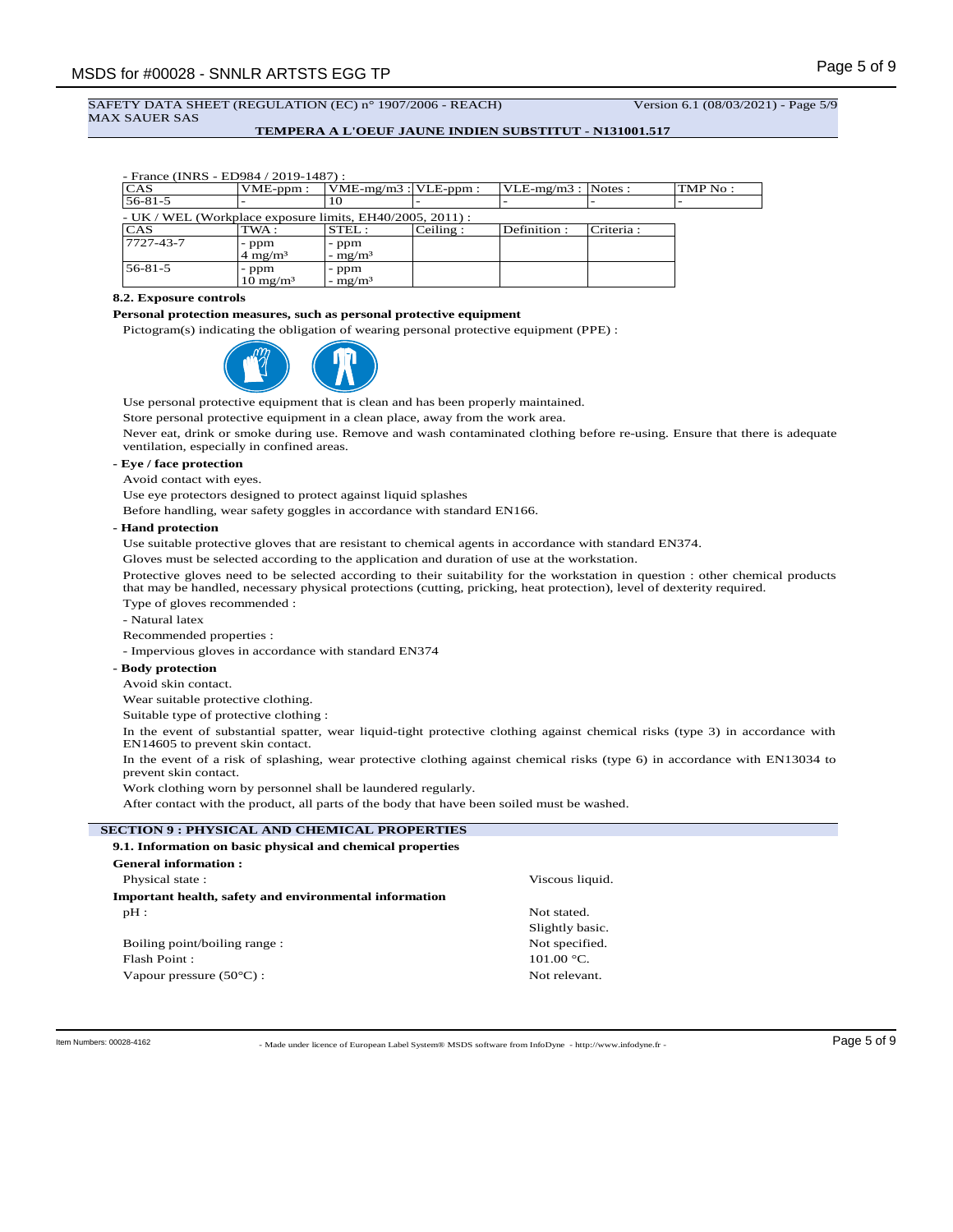| SAFETY DATA SHEET (REGULATION (EC) n° 1907/2006 - REACH)<br><b>MAX SAUER SAS</b>                  | Version 6.1 (08/03/2021) - Page 6/9                          |
|---------------------------------------------------------------------------------------------------|--------------------------------------------------------------|
|                                                                                                   | <b>TEMPERA A L'OEUF JAUNE INDIEN SUBSTITUT - N131001.517</b> |
|                                                                                                   |                                                              |
| Density:                                                                                          | >1                                                           |
| Water solubility:                                                                                 | Dilutable.                                                   |
| Melting point/melting range:                                                                      | Not specified.                                               |
| Self-ignition temperature :                                                                       | Not specified.                                               |
| Decomposition point/decomposition range :                                                         | Not specified.                                               |
| 9.2. Other information                                                                            |                                                              |
| No data available.                                                                                |                                                              |
| <b>SECTION 10 : STABILITY AND REACTIVITY</b>                                                      |                                                              |
| 10.1. Reactivity                                                                                  |                                                              |
| No data available.                                                                                |                                                              |
| 10.2. Chemical stability                                                                          |                                                              |
| This mixture is stable under the recommended handling and storage conditions in section 7.        |                                                              |
| 10.3. Possibility of hazardous reactions                                                          |                                                              |
| No data available.                                                                                |                                                              |
| 10.4. Conditions to avoid                                                                         |                                                              |
| No data available.                                                                                |                                                              |
| 10.5. Incompatible materials                                                                      |                                                              |
| No data available.                                                                                |                                                              |
| 10.6. Hazardous decomposition products                                                            |                                                              |
| The thermal decomposition may release/form :                                                      |                                                              |
| - carbon monoxide (CO)                                                                            |                                                              |
| - carbon dioxide (CO2)                                                                            |                                                              |
|                                                                                                   |                                                              |
| <b>SECTION 11 : TOXICOLOGICAL INFORMATION</b>                                                     |                                                              |
| 11.1. Information on toxicological effects                                                        |                                                              |
| May cause an allergic reaction by skin contact.                                                   |                                                              |
| 11.1.1. Substances                                                                                |                                                              |
| <b>Acute toxicity:</b>                                                                            |                                                              |
| GLYCEROL (CAS: 56-81-5)<br>Oral route:                                                            | $LD50 > 27200$ mg/kg                                         |
|                                                                                                   | Species : Rat                                                |
| Dermal route:                                                                                     |                                                              |
|                                                                                                   | $LD50 > 10000$ mg/kg                                         |
| <b>11.1.2. Mixture</b>                                                                            |                                                              |
| No toxicological data available for the mixture.                                                  |                                                              |
| Monograph(s) from the IARC (International Agency for Research on Cancer) :                        |                                                              |
| CAS 2425-85-6 : IARC Group 3 : The agent is not classifiable as to its carcinogenicity to humans. |                                                              |
| <b>SECTION 12 : ECOLOGICAL INFORMATION</b>                                                        |                                                              |
| Harmful to aquatic life with long lasting effects.                                                |                                                              |
| The product must not be allowed to run into drains or waterways.                                  |                                                              |
| 12.1. Toxicity                                                                                    |                                                              |
| 12.1.1. Substances                                                                                |                                                              |
| GLYCEROL (CAS: 56-81-5)                                                                           |                                                              |
| Fish toxicity:                                                                                    | $EC50$ mg/l                                                  |
|                                                                                                   | Duration of exposure: 96 h                                   |
| Crustacean toxicity:                                                                              | $EC50$ mg/l                                                  |
|                                                                                                   | Species : Daphnia magna                                      |
|                                                                                                   |                                                              |
|                                                                                                   |                                                              |
|                                                                                                   |                                                              |
|                                                                                                   |                                                              |
|                                                                                                   |                                                              |

- Made under licence of European Label System® MSDS software from InfoDyne - http://www.infodyne.fr - Item Numbers: 00028-4162 Page 6 of 9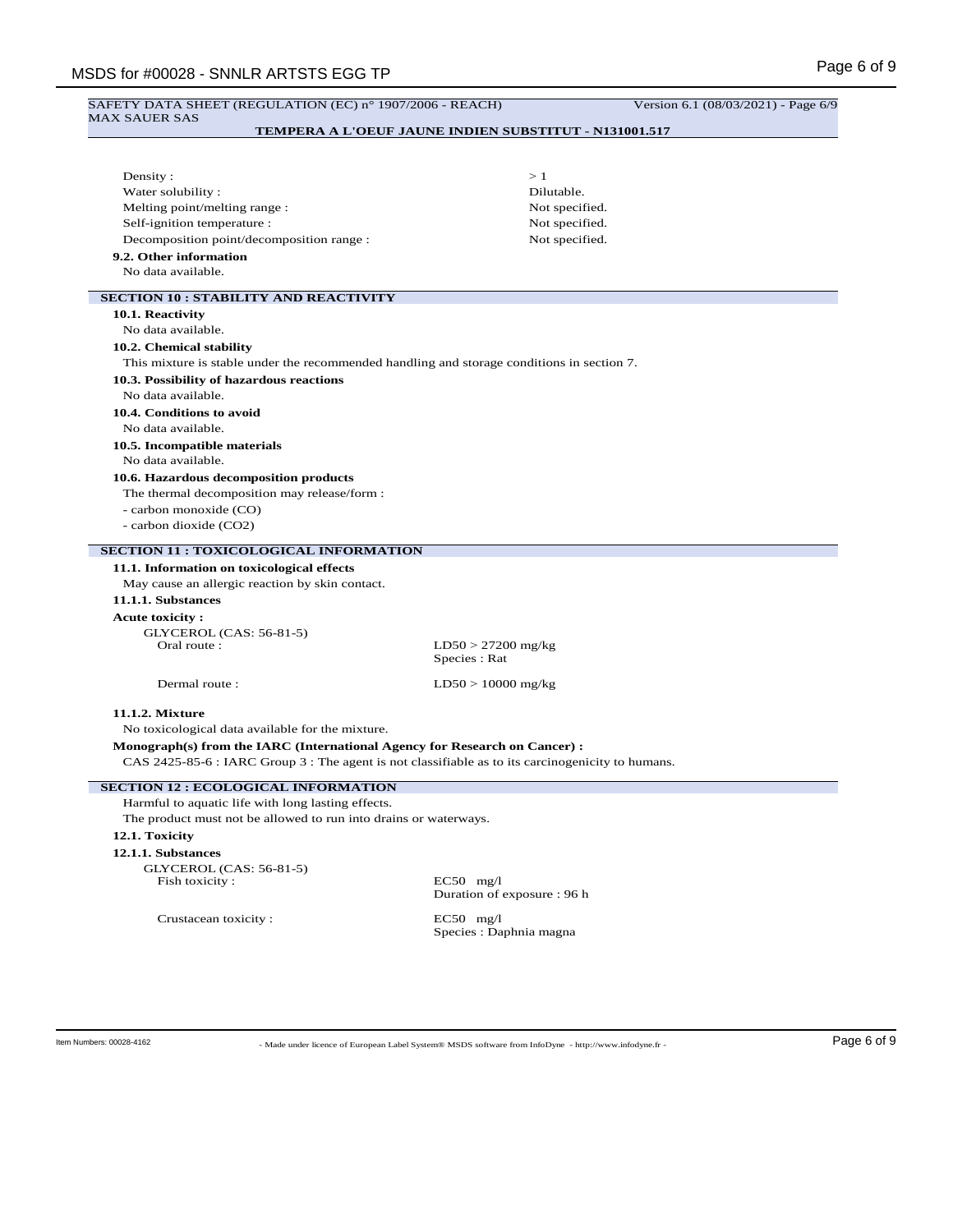| SAFETY DATA SHEET (REGULATION (EC) n° 1907/2006 - REACH)<br><b>MAX SAUER SAS</b>                 | Version 6.1 (08/03/2021) - Page 7/9                                                                                     |
|--------------------------------------------------------------------------------------------------|-------------------------------------------------------------------------------------------------------------------------|
|                                                                                                  | <b>TEMPERA A L'OEUF JAUNE INDIEN SUBSTITUT - N131001.517</b>                                                            |
|                                                                                                  |                                                                                                                         |
|                                                                                                  | Duration of exposure : 24 h                                                                                             |
| Algae toxicity:                                                                                  | $EC50$ mg/l                                                                                                             |
|                                                                                                  | Species : Scenedesmus quadricauda                                                                                       |
|                                                                                                  | Duration of exposure : 7 days                                                                                           |
| <b>12.1.2. Mixtures</b>                                                                          |                                                                                                                         |
| No aquatic toxicity data available for the mixture.                                              |                                                                                                                         |
| 12.2. Persistence and degradability                                                              |                                                                                                                         |
| 12.2.1. Substances                                                                               |                                                                                                                         |
| GLYCEROL (CAS: 56-81-5)                                                                          |                                                                                                                         |
| Chemical oxygen demand :                                                                         | $DCO = 1.16$ g/g                                                                                                        |
| Five-day biochemical oxygen demand :                                                             | $DBO5 = 0.87$ g/g                                                                                                       |
|                                                                                                  |                                                                                                                         |
| Biodegradability:                                                                                | Rapidly degradable.                                                                                                     |
| 12.3. Bioaccumulative potential                                                                  |                                                                                                                         |
| 12.3.1. Substances                                                                               |                                                                                                                         |
| GLYCEROL (CAS: 56-81-5)                                                                          |                                                                                                                         |
| Octanol/water partition coefficient :                                                            | $log Koe = -1.75$<br>OECD Guideline 107 (Partition Coefficient (n-octanol / water), Shake Flask Method)                 |
| 12.4. Mobility in soil                                                                           |                                                                                                                         |
| No data available.                                                                               |                                                                                                                         |
| 12.5. Results of PBT and vPvB assessment                                                         |                                                                                                                         |
| No data available.                                                                               |                                                                                                                         |
| 12.6. Other adverse effects                                                                      |                                                                                                                         |
| No data available.                                                                               |                                                                                                                         |
|                                                                                                  |                                                                                                                         |
| WGK 2 : Hazardous for water.                                                                     | German regulations concerning the classification of hazards for water (WGK, AwSV vom 18/04/2017, KBws) :                |
| <b>SECTION 13 : DISPOSAL CONSIDERATIONS</b>                                                      |                                                                                                                         |
|                                                                                                  | Proper waste management of the mixture and/or its container must be determined in accordance with Directive 2008/98/EC. |
| 13.1. Waste treatment methods                                                                    |                                                                                                                         |
| Do not pour into drains or waterways.                                                            |                                                                                                                         |
| Waste:                                                                                           |                                                                                                                         |
| without risk to water, air, soil, plants or animals.                                             | Waste management is carried out without endangering human health, without harming the environment and, in particular    |
|                                                                                                  | Recycle or dispose of waste in compliance with current legislation, preferably via a certified collector or company.    |
| Do not contaminate the ground or water with waste, do not dispose of waste into the environment. |                                                                                                                         |
| Soiled packaging:                                                                                |                                                                                                                         |
| Empty container completely. Keep label(s) on container.                                          |                                                                                                                         |
| Give to a certified disposal contractor.                                                         |                                                                                                                         |
|                                                                                                  |                                                                                                                         |
|                                                                                                  |                                                                                                                         |
| <b>SECTION 14 : TRANSPORT INFORMATION</b>                                                        |                                                                                                                         |
| Exempt from transport classification and labelling.                                              |                                                                                                                         |
| 14.1. UN number                                                                                  |                                                                                                                         |
|                                                                                                  |                                                                                                                         |
| 14.2. UN proper shipping name                                                                    |                                                                                                                         |
|                                                                                                  |                                                                                                                         |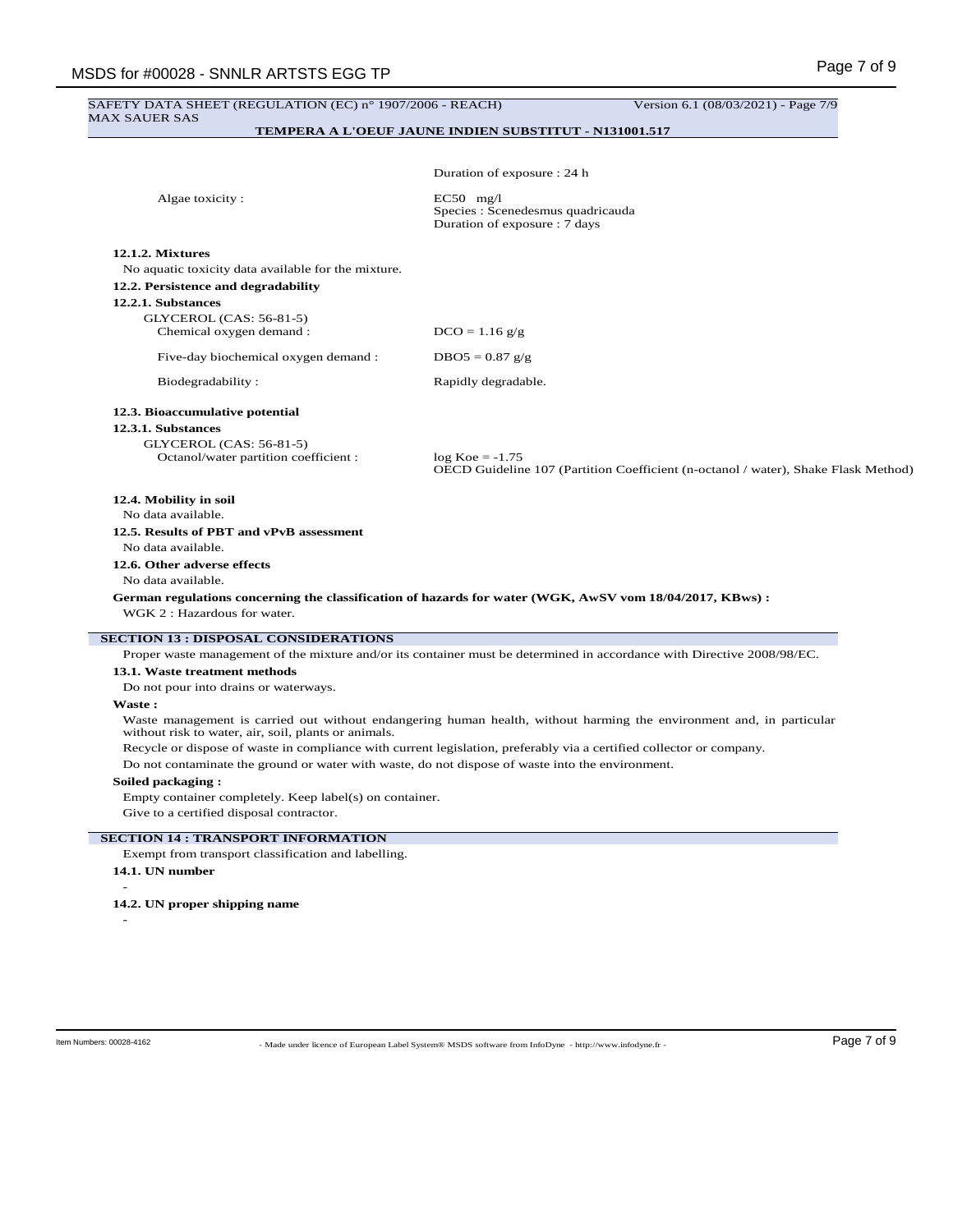#### SAFETY DATA SHEET (REGULATION (EC) n° 1907/2006 - REACH) Version 6.1 (08/03/2021) - Page 8/9 MAX SAUER SAS

**TEMPERA A L'OEUF JAUNE INDIEN SUBSTITUT - N131001.517**

#### **14.3. Transport hazard class(es)**

- **14.4. Packing group**

- -
- **14.5. Environmental hazards**

**14.6. Special precautions for user**

-

-

# **SECTION 15 : REGULATORY INFORMATION**

- **15.1. Safety, health and environmental regulations/legislation specific for the substance or mixture**
- **Classification and labelling information included in section 2:**
- The following regulations have been used:
- EU Regulation No. 1272/2008 amended by EU Regulation No. 2020/217 (ATP 14)
- **Container information:**

The mixture is contained in packaging that does not exceed 125 ml.

**- Particular provisions :**

- No data available.
- **German regulations concerning the classification of hazards for water (WGK, AwSV vom 18/04/2017, KBws) :** WGK 2 : Hazardous for water.
- **15.2. Chemical safety assessment**

No data available.

## **SECTION 16 : OTHER INFORMATION**

Since the user's working conditions are not known by us, the information supplied on this safety data sheet is based on our current level of knowledge and on national and community regulations.

The mixture must not be used for other uses than those specified in section 1 without having first obtained written handling instructions.

It is at all times the responsibility of the user to take all necessary measures to comply with legal requirements and local regulations.

The information in this safety data sheet must be regarded as a description of the safety requirements relating to the mixture and not as a guarantee of the properties thereof.

#### **Wording of the phrases mentioned in section 3 :**

| H301        | Toxic if swallowed.                                   |
|-------------|-------------------------------------------------------|
| H302        | Harmful if swallowed.                                 |
| H310        | Fatal in contact with skin.                           |
| H311        | Toxic in contact with skin.                           |
| H314        | Causes severe skin burns and eye damage.              |
| H315        | Causes skin irritation.                               |
| H317        | May cause an allergic skin reaction.                  |
| H318        | Causes serious eye damage.                            |
| H330        | Fatal if inhaled.                                     |
| <b>H400</b> | Very toxic to aquatic life.                           |
| H410        | Very toxic to aquatic life with long lasting effects. |
| EUH071      | Corrosive to the respiratory tract.                   |
|             |                                                       |

# **Abbreviations :**

UFI : Unique Formula Identifier

ADR : European agreement concerning the international carriage of dangerous goods by Road.

IMDG : International Maritime Dangerous Goods.

IATA : International Air Transport Association.

ICAO : International Civil Aviation Organisation

RID : Regulations concerning the International carriage of Dangerous goods by rail.